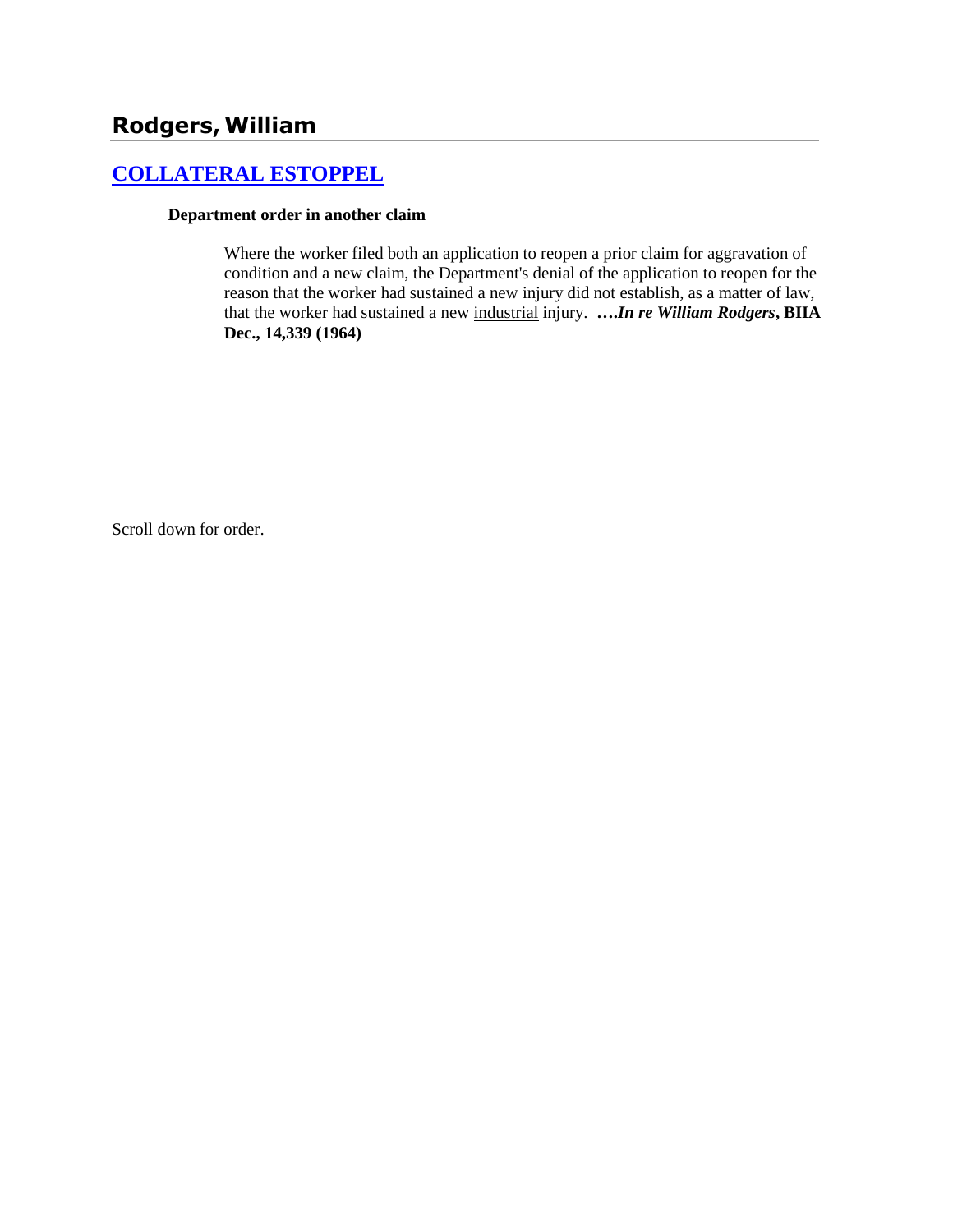#### **BEFORE THE BOARD OF INDUSTRIAL INSURANCE APPEALS STATE OF WASHINGTON**

**)**

# **IN RE: WILLIAM E. RODGERS ) DOCKET NO. 14,339**

#### **CLAIM NO. C-559333 ) DECISION AND ORDER**

Appeal filed by the claimant on September 27, 1960, from an order of the supervisor of industrial insurance dated August 23, 1960, adhering to an order of January 20, 1959, rejecting this claim for benefits under the workmen's compensation act. **SUSTAINED.**

### **DECISION**

This matter comes before us by way of exceptions timely filed by the claimant to a Proposed Decision and Order issued in this matter by a hearing examiner on December 31, 1963, sustaining the department's rejection order of August 23, 1960.

The sole issue presented by the claimant's appeal is whether or not he sustained an injury to his back on or about September 17, 1958, while in the employ of Pend Oreille Mines and Metals Company.

A subsidiary issue concerning the claimant's competency to testify as a witness which is raised by the record requires some comment although, for reasons hereafter indicated, we do not believe it has any bearing on the ultimate issue as to whether or not the claimant sustained an industrial injury on September 17, 1958.

The claimant testified at the original hearing in this case that he had been confined in a mental institution at Medical Lake (Eastern State Hospital), as a result of a court commitment, for a period of about four months in 1959, and that he never obtained a "complete release," but was paroled to the custody of his wife.

No objection was made at that time by the employer or the department as to his competency to testify, nor was the question raised at either of two later hearings at which medical testimony was presented on behalf of the claimant. At a subsequent hearing, after medical evidence in the form of a report of an examination had been received in evidence by stipulation of the parties and the department rested its case, the employer placed in evidence, without objection, certified copies (exhibit 6) of an order of the Superior Court for Spokane County dated January 13, 1959, directing that the claimant, as a mentally ill person, be hospitalized at Eastern State Hospital "until released by the superintendent, chief officer or manager thereof," and of the "Supporting Physician's Report and Certificate of Examination," from which it appears that the claimant was then suffering from acute paranoid schizophrenia. The employer then moved orally and in writing to strike the entire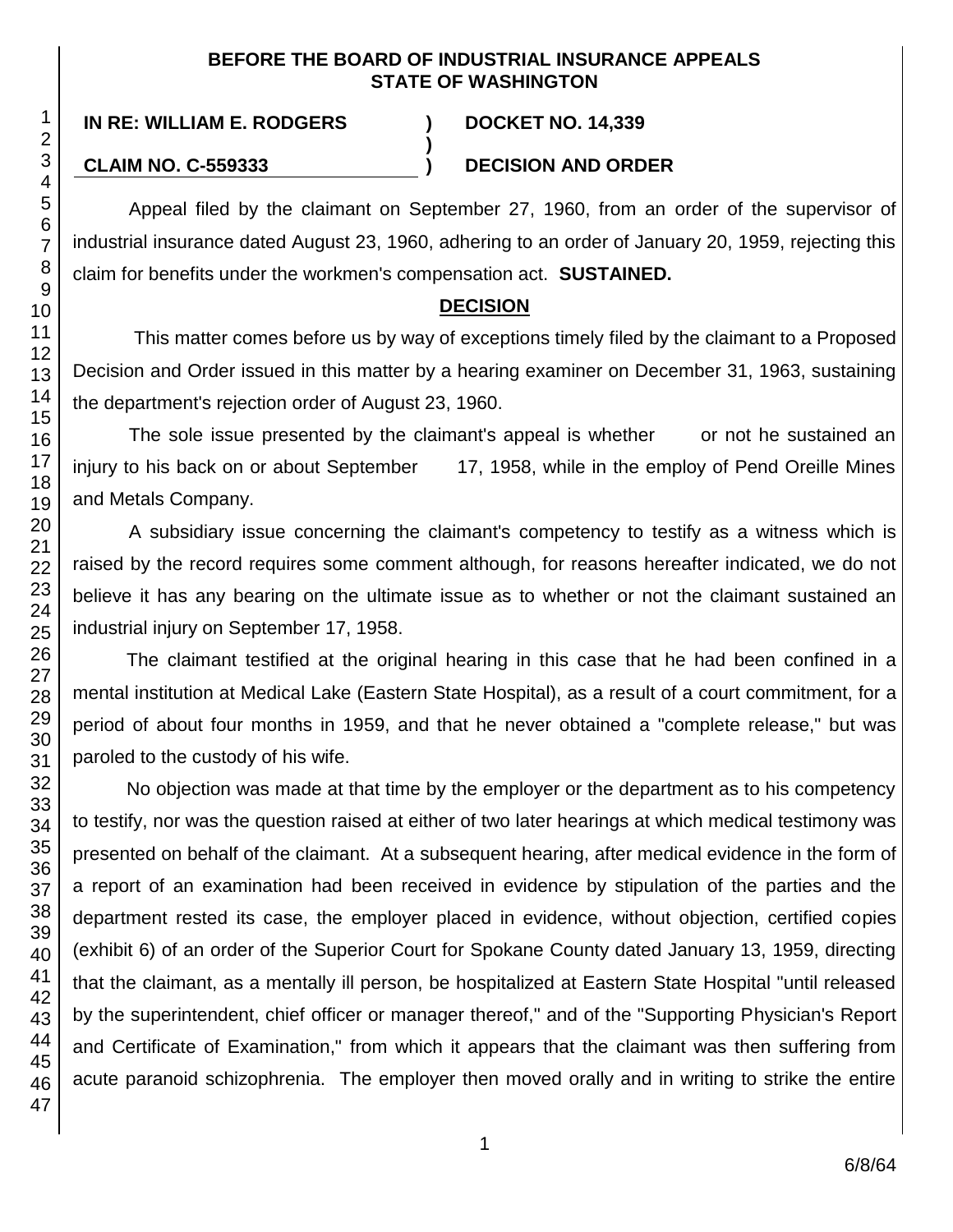testimony of the claimant. The hearing examiner "tentatively" denied the employer's motion (anticipating review by the Board under the law and the Board's Rules of Practice and Procedure at that time). However, in his Proposed Decision and Order issued pursuant to Sec. 6, Ch. 148 Laws of 1963, the hearing examiner granted the employer's motion to strike the claimant's testimony, relying on the case of State v. Moorison, 43 Wn. (2d) 23.

We do not believe it necessary to determine whether or not the cited case would be controlling under the circumstances of the case her under consideration if the employer's objection had been made at the time the claimant testified. If the objection had been timely made, the examiner could, in accordance with the proper procedure (referred to by the court in State v. Moorison, supra, [p. 31] ), have received "evidence bearing on that issue, including an examination of the witness" before permitting the witness to testify. In the absence of such an objection when the facts as to the claimant's commitment to a mental institution were known to the employer, there was no reason for, nor obligation on the claimant's part to present testimony as to the claimant's competency to testify at that time. This reasoning is in line with that of the Texas court in Texas Employer's Insurance Association v. Eubanks, 240 S. W. (2d) 811, in which it was held that "A failure to object to a known incompetent witness waives the objection." We conclude, therefore, that the employer's motion to strike the claimant's testimony should be denied.

Considering the entire record, including the claimant's testimony, we are unable to find any evidence that the claimant sustained an injury to his back on September 17, 1958. On the contrary, the claimant's own testimony conclusively establishes as a matter of fact, that there was no such injury. The relevant testimony is as follows:

- "Q. When you made this lift of this barrel of soda ash, I notice in your report of accident you say a sudden pain in the right low back region. Does it still bother you in that same area, the right low back?
- A. Yes, sir.
- Q. And that has been there ever since you had this injury, Mr. Rodgers?
- A. Yes. That's been there ever since 1956.
- Q. And then this injury, the 1958 injury just caused it to become worse; and is that about what it is?
- A. I don't believe it got any worse. That 1958 injury was a -- should have been, rather -- I tried to reopen the case and it was rejected. I knew it was the same case and I knew I hurt it every day that I worked." (Emphasis supplied).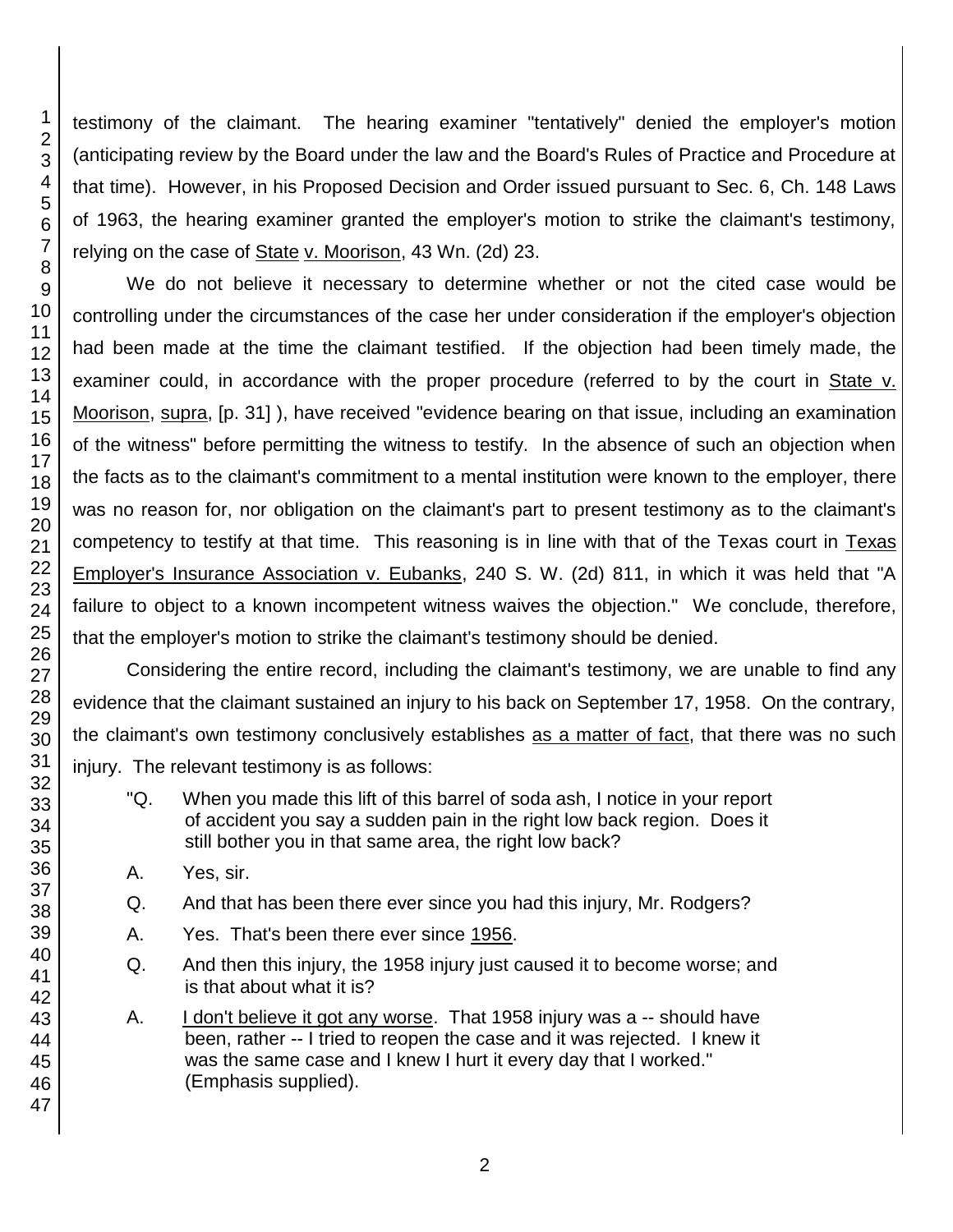- \* \* \* \* \* \* \* \* \* \*
- "Q. As I understand it, the trouble you are having with your back you apparently had it since back in 1956?
- A. Yes, sir. As far as I know it's been that way ever since, except when I am not doing anything. This winter, last winter, I didn't do anything, and sometimes I think I am well and, gee whiz! I get out and walk a few steps or lift something and I know I am not well." (Emphasis added).

\* \* \* \* \* \* \* \* \* \*

- "Q. You indicated that over the years you worried about the condition of your back. You indicated this has been bothering you for a number of years and did for several years prior to going into Medical Lake. Just when did your back trouble start?
- A. As far as I can recall, it started as soon as I went back to work. I couldn't do my work.
- Q. This was in 1956?
- A. Yes, sir.
- Q. Can I bring you down to September of 1958; this incident with the soda ash barrel? Did you actually hurt your back on that date or was this simply a continuing condition of your back that was bothering you?
- A. It was what I think was a continuing condition because I lifted a one hundred pound sack of that stuff and big, heavy balls they put in the mill and that hurt my back when I had to stoop over and lift them up.
- "Q. This was before September of 1958?
- A. Yes, sir." (Emphasis added).

\* \* \* \* \* \* \* \* \* \*

- Q. Let me understand this now: Your back had been bothering you since 1956, through the time you were working up there?
- A. Yes, sir."

\* \* \* \* \* \* \* \* \* \*

- "Q. All the doctors that have examined you, you have taken the position it was when you were pulled into the conveyor belt that your back was hurt and you wanted some treatment for it and that was what the claim was filed for in 1958; is that correct?
- A. Yes, sir; as far as I can recall."

The claimant's medical evidence, consisting of the testimony of an orthopedist and a psychiatrist, adds nothing to his case.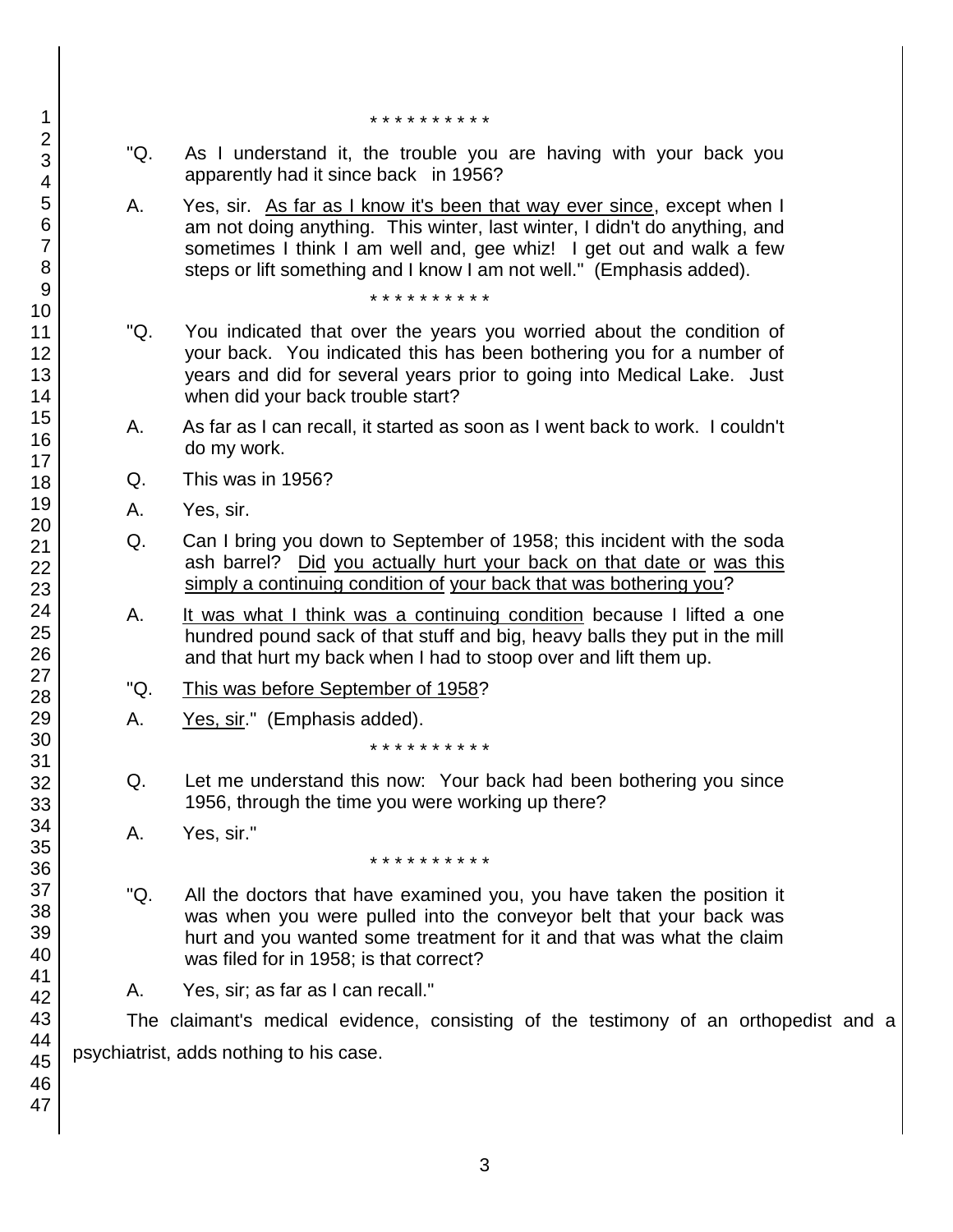The orthopedist received no history of any accident or injury occurring in 1958. Upon testifying, he was asked to express an opinion as to the cause of a back condition which he found based upon a hypothetical question which asked the doctor to assume that the claimant was injured in September, 1958, and had complaints as a result of such injury. Based upon these assumptions, the doctor quite logically stated that he would presume that the claimant had an injury in 1958, and his complaints occurred from such injury. This, of course, begs the very question in issue.

The testimony of the claimant's psychiatrist goes no further than tending to establish that the claimant has a mental condition precipitated by his feelings toward a doctor who last treated him on November 6, 1956, nearly two years prior to the alleged injury for which this claim was filed. It is interesting to note that the history received by this doctor was to the effect that the claimant did not actually have an accident on September 17, 1958, but that this date was simply picked at random by the claimant for the purpose of filling out an accident report and he did not have any more pain then than he did on any other day.

The claimant, in our opinion, has failed to establish a prima facie case.

There remains some question of whether the occurrence of an industrial injury on September 17, 1958, has been established under the doctrine of res judicata by virtue of a department order issued October 16, 1958, in connection with another claim. This question was not raised by the claimant in his notice of appeal or at any of the hearings held in this matter, except inferentially by introducing in evidence the above-mentioned order. However, the question was considered in the Proposed Decision and Order and the examiner concluded that it was not res judicata that the claimant had sustained an industrial injury on September 17, 1958. No reference was made to this determination in the Statement of Exceptions filed by the claimant which was based on the ground that "it has been established by a preponderance of the evidence that the claimant did sustain an industrial accident ... on or about September 17, 1958," and that the examiner erroneously granted the motion to strike the claimant's testimony.

R.C.W. 51.52.104 provides in part that "Such statement of exceptions shall set forth in detail the grounds therefor and the party or parties filing the same shall be deemed to have waived all objections or irregularities not specifically set forth therein." Although there may be some doubt as to whether the claimant may properly advance the res judicata theory in the event an appeal is taken from the Board's decision in light of the above quoted provisions of the statute, we felt that the importance of this question as being the only possible theory on which the claimant might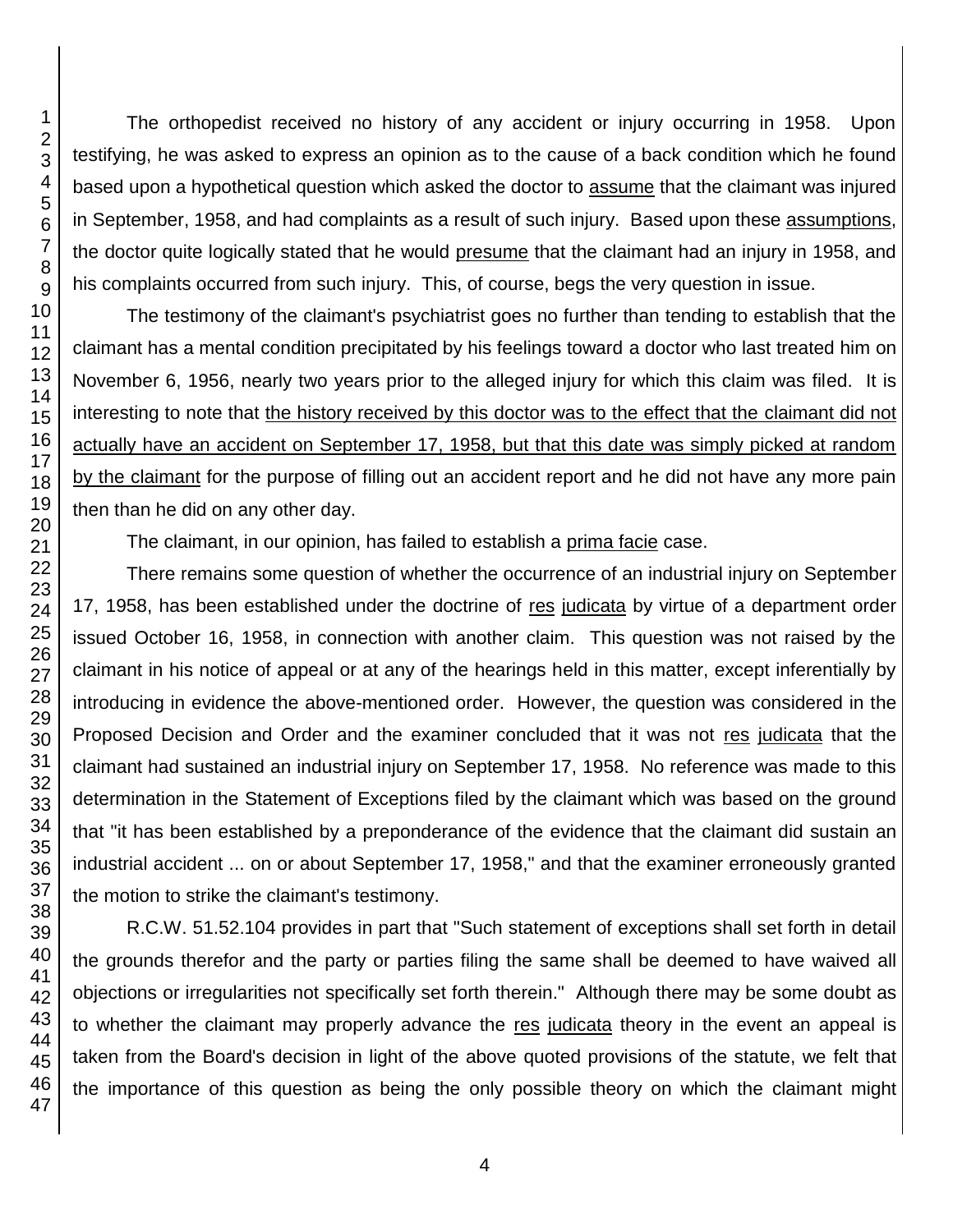prevail on this appeal should be given consideration by the Board. The facts pertaining to this issue, as revealed by the record, which includes exhibits one through four, are as follows:

On November 27, 1956, the claimant filed a report of accident with the department alleging therein he had sustained an injury during the course of his employment with Pend Oreille Mines and Metals Company on October 29, 1956, when his right hand became caught in a conveyor belt, thereby injuring his right hand, arm and shoulder. His claim was allowed and assigned Claim Number C-377555 and ultimately closed on February 5, 1957. On October 14, 1958, the claimant filed an application to reopen Claim Number C-377555, alleging his condition due to the injury covered by that claim had become worse as a result of lifting a barrel of soda ash. Apparently based on the claimant's own statement, and without further investigation, the department two days later, issued an order reading as follows:

> "WHEREAS, this claim was closed by Order and Notice dated February 5, 1957, and application has now been made for further consideration on the ground of aggravation and,

> WHEREAS, the information discloses that the present complaints are caused by a new injury of September 17, 1958, and not due to the natural progression of the injury for which this claim is filed.

> THEREFORE IT IS ORDERED, that the application be denied and that the claim shall remain closed pursuant to the provisions of the aforementioned Order and Notice." (Emphasis supplied).

Since no appeal was taken from this order, the question presented is whether or not it is res judicata on the basis of the recital therein to the effect that the claimant's complaints were caused by a new injury of September 17, 1958, that the claimant did, in fact, sustain an industrial injury on that date.

This theory, in our opinion, is wholly without merit. In applying to reopen Claim Number C-377555, the claimant was not alleging that he had sustained a new industrial injury. The only issue tendered by such application was whether or not his condition attributable to his 1956 injury had worsened subsequent to the closure of Claim Number C-377555 on February 5, 1957, due to that injury. The finding that his condition was due to a new injury in 1958, which was based on the claimant's own statement in the application, constitutes merely an incidental finding to the adjudication of the issue presented. Such finding was wholly un- essential to the determination of the matter in issue and is not necessary to uphold the department's adjudication that the claimant's condition due to his 1956 injury had not worsened due to that injury.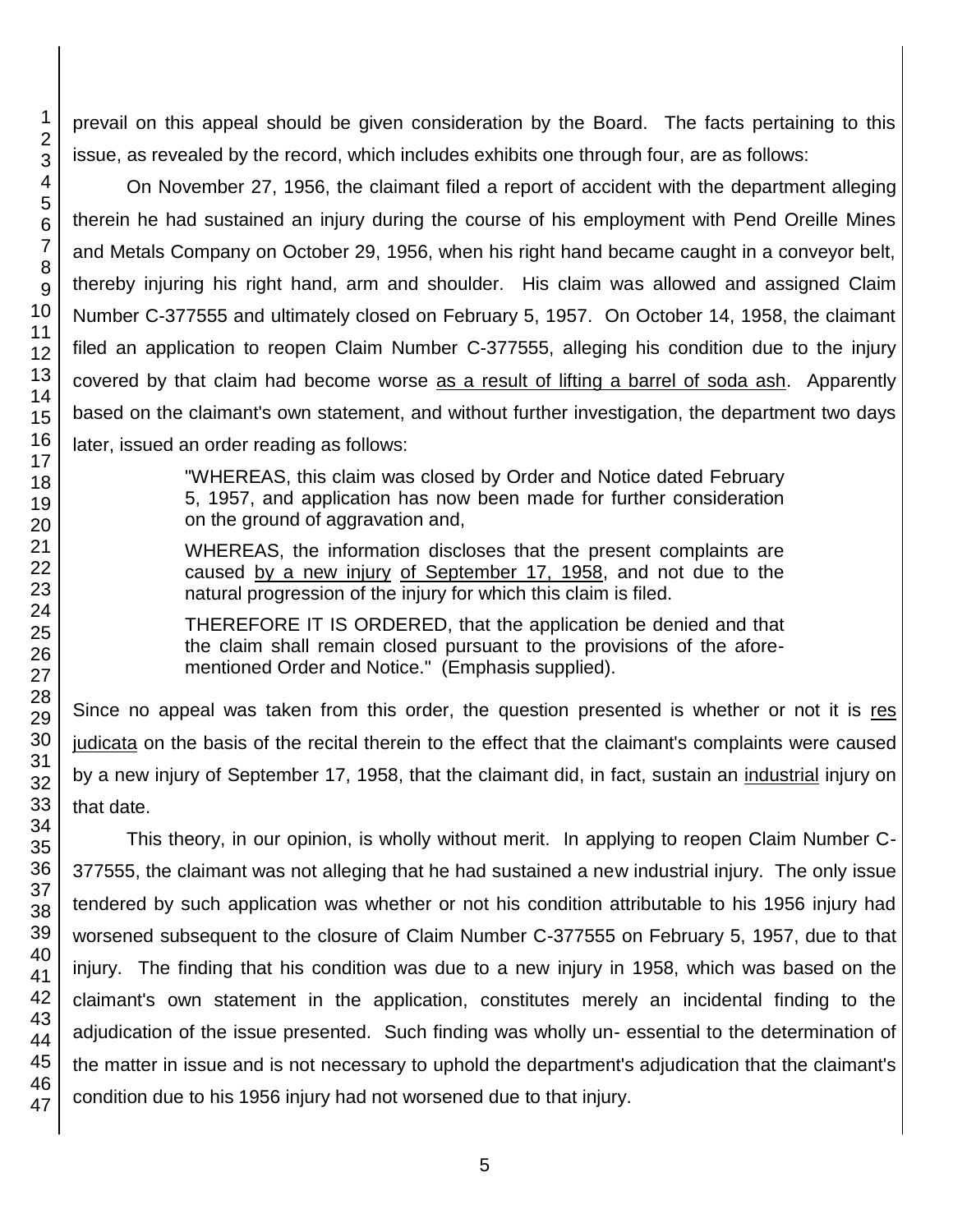It is of controlling significance that the recital in question simply refers to an "injury" of September 17, 1958. Even if taken as a binding adjudication, this finding is of no legal consequence. The injury must be established as an industrial injury. The order of October 16, 1958, does not expressly classify the injury as such, nor does it indicate that the injury was sustained during the course of any extrahazardous employment.

The employer could not appeal the order of November 16, 1958, unless it were aggrieved thereby. In this respect, the employer would have no reason to appeal unless it were somehow put on notice that such order had formally determined that the new injury therein referred to had been sustained by the claimant during the course of his employment with the Pend Oreille Mines and Metals Company. At best, it is perhaps possible to infer as much if the claimant's application to reopen Claim Number C-377555 could be considered in conjunction with the order of October 16, 1958, since the application listed September 17, 1958, as the date the claimant's condition became worse and Pend Oreille Mines and Metals Company was listed in the space entitled "Present or Last Employer." However, the law does not provide for service of such an application on the employer and there is no showing that the employer ever received a copy thereof or was notified of its contents. Thus, it cannot be held that the employer was put on notice that the new injury referred to in the order of October 16, 1958, was sustained during its employment of the claimant. Our court has held the doctrine of res judicata to be inapplicable where one of the parties had no notice of the proceeding itself. In re Krueger's Estate, 11 Wn. (2d) 329. By like token, the doctrine would be inapplicable here where one of the parties was not put on notice that a finding made in a proceeding involved the rights of such party.

Further militating against the theory of the doctrine of res judicata here is the rule that to make a judgment res judicata in a subsequent action, there must be a concurrence of identity of subject matter, of cause of action, of persons and parties and in the quality of the persons for or against whom the claim is made. In re McDonalds' Estates, 10 Wn. (2d) 692; Watkins v. City of Seattle, 2 wn. (2d) 695; Clubb v. Sentinel Life Insurance Company, 197 Wash. 308; Johnson v. National Bank of Commerce, 152 Wash. 47; Northern Pacific Railway Company v. Snohomish County, 101 Wash. 686.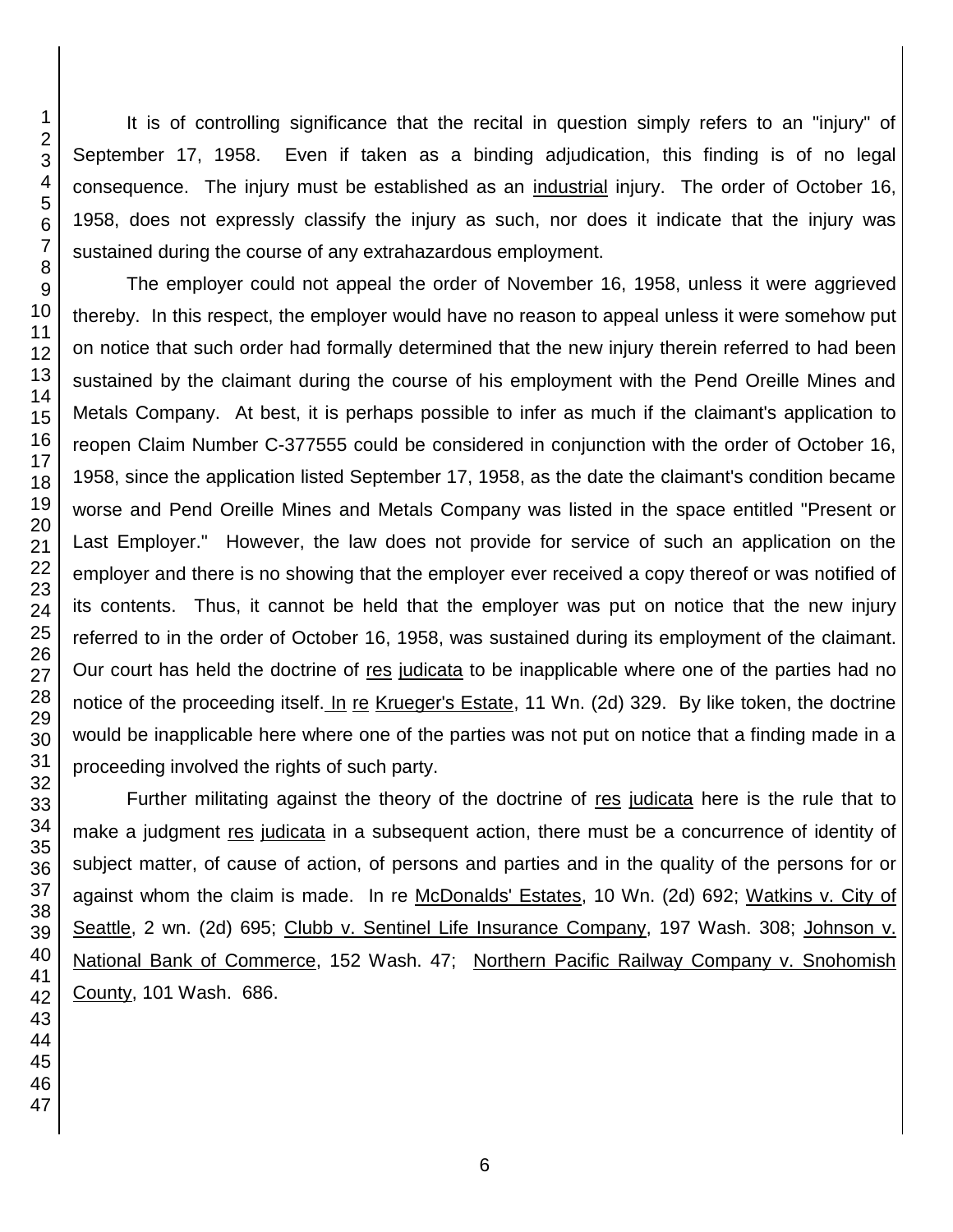In the instant matter we have two distinct causes of action or claims. If the claimant sustained a new injury in 1958, a different schedule of compensation benefits would be applicable than if there were only an aggravation of a 1956 injury, since the legislature amended the law in 1957, and the law in existence at the time of the injury controls the claim therefor in all respects. Ashenbrenner v. Department of Labor and Industries, 62 Wn. (2d) 22, and cases cited therein.

Of further significance is the fact that the evidence necessary to support a claim for a new injury is not the same as that required to support a claim for aggravation. Under these circumstances, the two claims must be considered as distinct and separate and the doctrine of res judicata cannot be applied. See Spokane Security Finance Company v. Crowley Lumber Company, 150 Wash. 559.

For the foregoing reasons, we conclude the claimant has not established that he sustained an industrial injury on or about September 17, 1958, while in the employ of Pend Oreille Mines and Metals Company, either as a matter of fact or under the doctrine of res judicata.

Based upon a careful review of the record, the Board finds as follows:

- 1. On November 18, 1958, the claimant, William E. Rodgers, filed with the department of labor and industries an accident report in which he alleged that he had sustained an injury while in the course of his employment with Pend Oreille Mines and Metals Company on September 17, 1958. On January 20, 1959, the supervisor of industrial insurance entered an order rejecting the claim and on February 9, 1960, the supervisor of industrial insurance entered a further order holding the order of January 20, 1959, in abeyance, pending further investigation. On August 23, 1960, the supervisor of industrial insurance entered a final order adhering to the order of January 20, 1959, and rejecting the claimant's claim for benefits under the industrial insurance act. On September 27, 1960, the claimant filed an appeal to the Board of Industrial Insurance Appeals and by an order dated October 20, 1960, the Board granted the appeal.
- 2. The claimant, William E. Rodgers, did not sustain an injury, as defined by the industrial insurance act, in the course of his employment with the Pend Oreille Mines and Metals Company on or about September 17, 1958.
- 3. On November 27, 1956, the claimant filed a report of accident with the department of labor and industries alleging that he had sustained an injury during the course of his employment with Pend Oreille Mines and Metals Company on October 29, 1956, when his right hand became caught in a conveyor belt, thereby injuring his right hand, arm and shoulder. His claim was allowed and assigned Claim Number C-377555 and was ultimately closed on February 5, 1957. On October 14, 1958,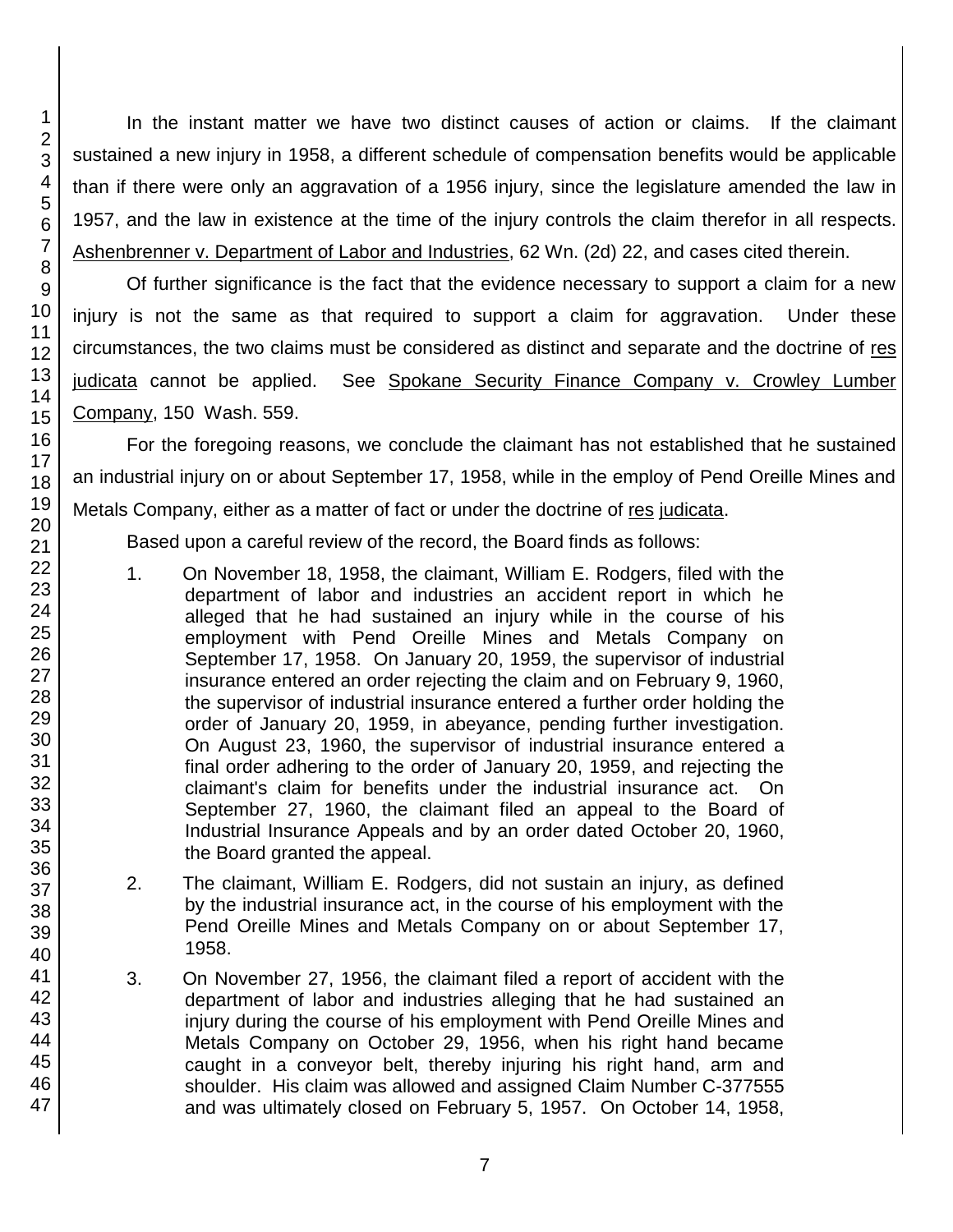the claimant filed an application to reopen Claim Number C-377555, alleging his condition had become worse as a result of lifting a barrel of soda ash on September 17, 1958. In the space provided on such application for "Present or Last Employer," the claimant listed Pend Oreille Mines and Metals Company. There is no evidence that the employer ever received a copy of such application. On October 16, 1958, the department issued an order reading as follows:

"WHEREAS, this claim was closed by Order and Notice dated February 5, 1957, and application has now been made for further consideration on the ground of aggravation and,

WHEREAS, the information discloses that the present complaints are caused by a new injury of September 17, 1958, and not due to the natural progression of the injury for which this claim is filed:

THEREFORE IT IS ORDERED, that the application be denied and that the claim shall remain closed pursuant to the provisions of the aforementioned Order and Notice."

No Appeal was ever taken from the department's order of October 16, 1958.

- 4. The claimant was committed to the Eastern State Hospital as a mentally ill person with a diagnosis of acute paranoid schizophrenia by an order of the Superior Court for Spokane County dated January 13, 1959. He remained in that institution for a period of about four months after which he was paroled to his wife.
- 5. No objection to the competency of the claimant to testify was interposed by any party at the time he testified, but subsequently after both the claimant and the department had rested their cases, the employer moved to strike all the claimant's testimony on the ground that he was mentally incompetent to testify.

Based on the foregoing findings of fact, the Board concludes:

- 1. This Board has jurisdiction of the parties and subject matter of this appeal.
- 2. The employer's motion to strike the claimant's testimony should be denied.
- 3. It is not res judicata by virtue of the department's order of October 16, 1958, that the claimant sustained an injury on September 17, 1958, in the course of his employment with the Pend Oreille Mines and Metals Company.
- 4. The order of the supervisor of industrial insurance issued herein August 25, 1960, rejecting the claim of William E. Rodgers for an alleged industrial injury on September 17, 1958, is correct and should be sustained.